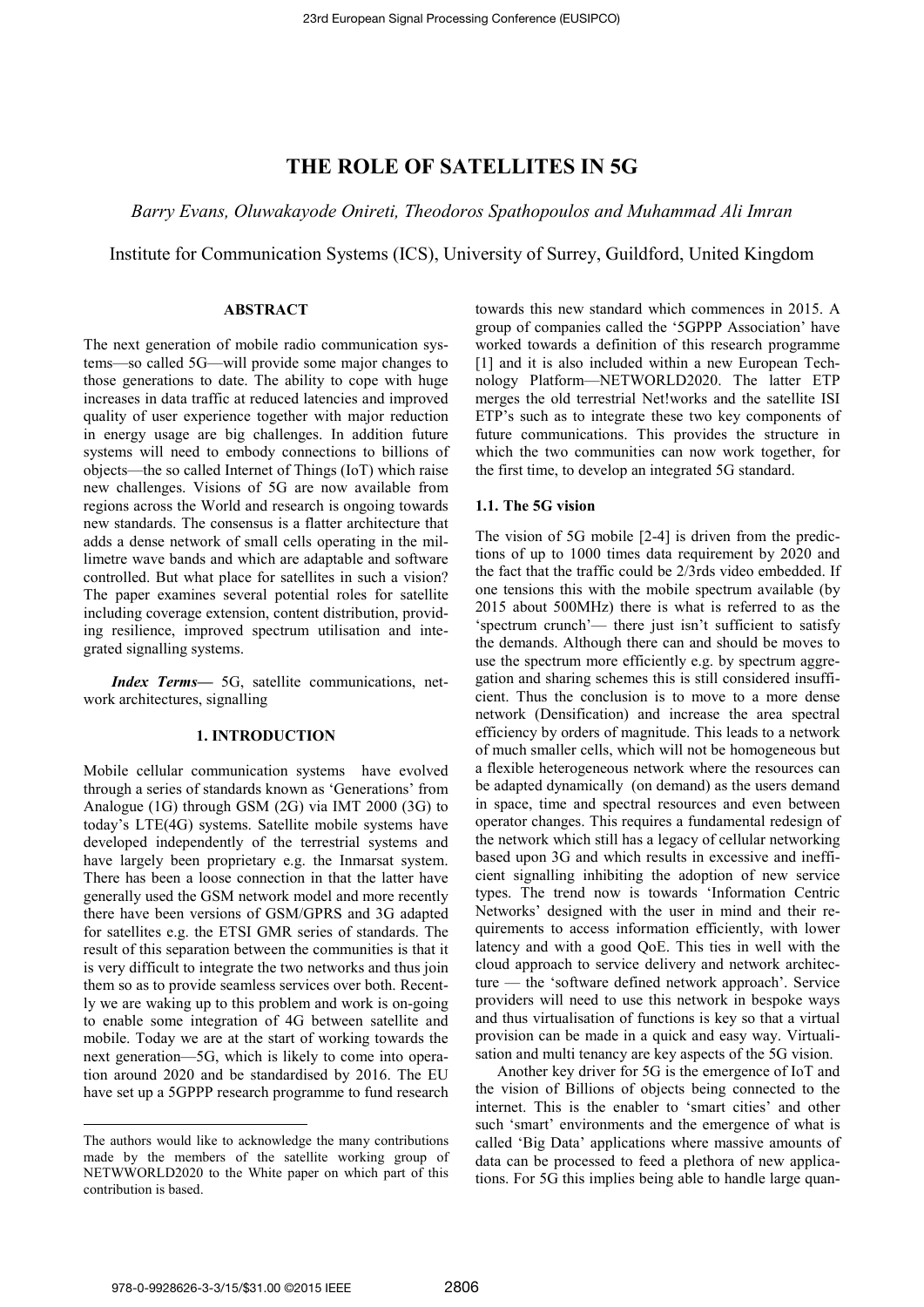tities of low data communications efficiently covering widespread sensor networks and M2M communications. There are two remaining pillars of the 5G vision. The first is ensuring availability, reliability and robustness. The abstraction or virtualisation techniques mentioned above and the cloud nature of the services raises complex issues for critical services and security as the point on which services or content could be delivered will be operated over several heterogeneous networks managed possibly by different entities. The whole end to end management then becomes a real issue. The second and increasingly important issue is that of reducing energy. The target is a reduction by 90% of today's energy by 2020 at no reduction in performance or increase in cost. Thus 5G network design becomes a complex task involving link and area spectral efficiency together with energy efficiency.

# **2. KEY AREAS WHERE SATELLITE CAN PLAY A PART IN 5G**

The key areas in which satellites can play a part in 5G are discussed below.

## **2.1. Coverage and integration**

Satellites can provide the wide coverage to complement and to extend the dense terrestrial cells, which is in line with the ubiquitous coverage targeted by 5G networks. They will not be able to match the area spectral efficiency of the 5G terrestrial but they can provide larger cells in a heterogeneous arrangement which can also be used for critical and emergency services and possibly to relieve the terrestrial cells of signalling and management functions in a software defined network configuration.

Integrating satellites with the terrestrial system is perhaps the key area that enables many of the advantages. One of which is improving QoE by intelligently routing traffic between the delivery systems and caching high capacity video for onward transmission terrestrially. This can be empowered by the inherent multicast/broadcast capabilities of satellite systems, while propagation latency is no longer an issue thanks to intelligent caching. Furthermore, traffic can be offloaded from the terrestrial system to save on valuable terrestrial spectrum, thus opening up the possibility of improving resilience and security using the two networks.

#### **2.2. Resilience and Overspill**

Satellites have an important potential role to play in supporting the overall resilience by complementing other communications infrastructures. Satellites can support a resilient 5G network to mitigate the problems of overload/congestion to meet the 5G KPI "ensure for everyone and everywhere access to a wider portfolio of services and applications at lower cost". The opportunities that are in scope here include:

− Placing intelligent router functionality (IRF) at the RAN will allow making intelligent decisions concerning the backhaul of traffic to the wider network from both stationary and moving RANs. The IRF will need to make decisions concerning traffic routing over heterogeneous links including satellite taking into account the needs of the applications. Under normal conditions, only a small part of the traffic will be transferred over the satellite link. However in times of congestion and network stress (e.g. high load, backhaul failure), or if the moving RAN travels out of range of its alternative terrestrial radio link, the traffic would flow over the satellite link in a seamless manner until the terrestrial connections are restored. In this way satellite capacity can be shared over a large number of sites with a low cost per site for the satellite traffic and an ultra-high availability from the point of view of the end user.

- − For cells placed in rural areas satellite delivery would ensure high data capacity made available even to the digitally deprived. This will require the creation of different bandwidth pools to separate traffic for control plane, dedicated real time applications such as voice and best effort data.
- − In urban areas where there is a spike in demand (e.g. uploading of video files, downloading of video content), data availability would be guaranteed since the macrooverlay satellite capacity would handover as the user moves across different network cells (e.g. moving in a crowd or on mass transport systems).

## **2.3 Content multicast and caching**

Satellites have a major role in content caching near the edge, bringing content closer to the user in order to achieve the 5G KPI target of "zero perceived delay" and "providing 1000 times higher wireless area capacity in access" to multimedia rich content:

- Global coverage with low number of intermediary autonomous systems based on satellite network;
- − Ultra low content access latency providing near instant access to multimedia rich content;
- − Offloading the cache content population from terrestrial networks.

Today service providers employ a Content Delivery Network (CDN) for better access to the content and/or to reduce backbone costs – known as an access centric CDN and content owners employ CDNs to enhance service for end user – known as a content centric CDN. Both CDN techniques are expected to be widely used in 5G networks putting pressure and increasing expectations for immediate and continuous access to rich multimedia content. All predictions indicate that there will be a huge growth in video downloads on mobile devices. Caching content close to the edge using efficient multicast delivery will improve the end user QoE and reduce backhaul traffic load. This form of content delivery can be managed using Information Centric Network (ICN) systems or other variations incorporating SDN/NFV with a centralised controller function that optimises delivery using satellite links when appropriate to provide immediate and on demand content access. The need to deliver rich multimedia content will drive content caching close to the 5G Radio Access Networks (RANs). Hence, how the natural capability of satellite to multicast data over a wide geographic region can be integrated into the CDN/ICN systems de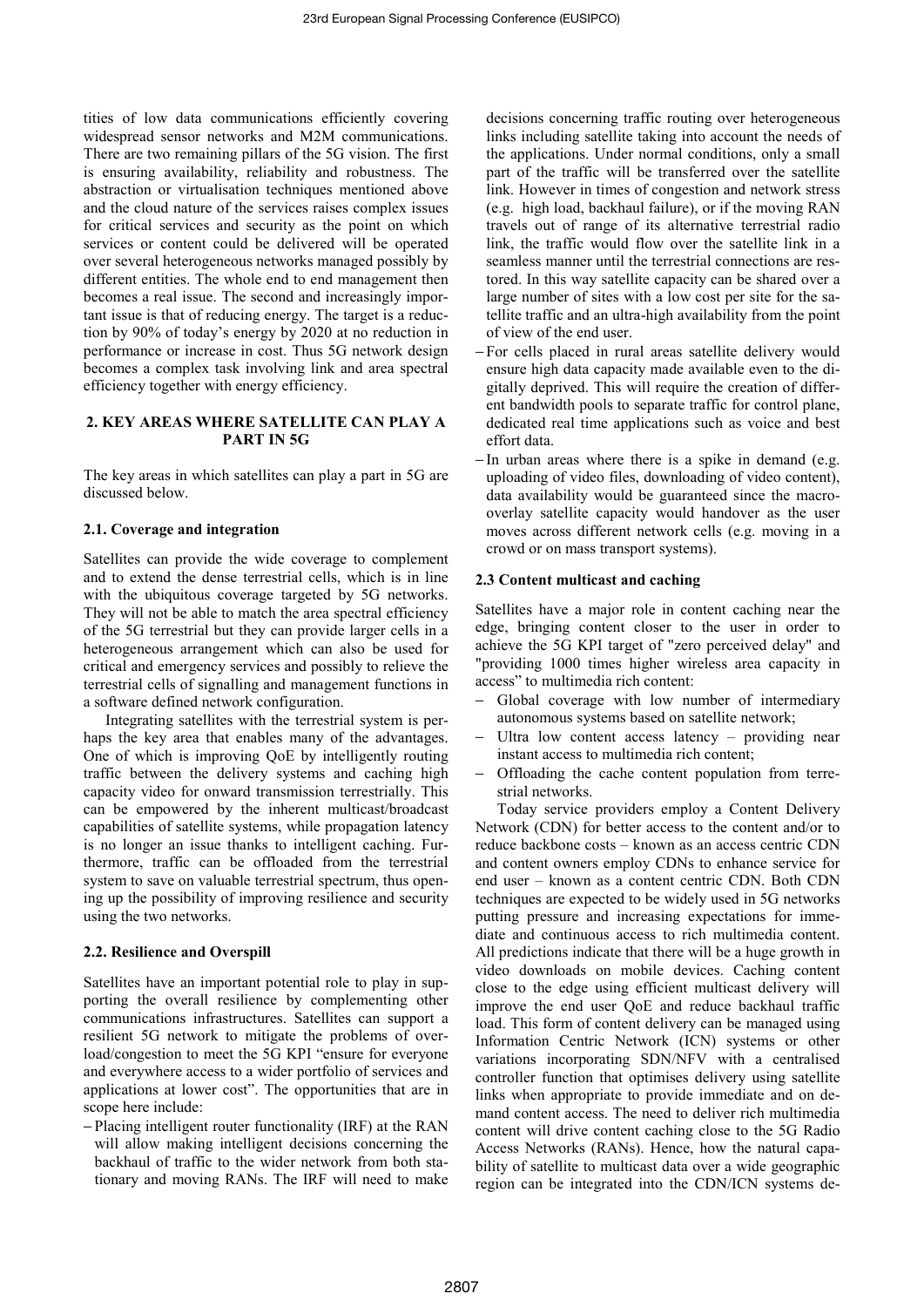signed for 5G specifications needs to be investigated. Furthermore, the most beneficial scenarios for multicasting with impact of different content types and the use of satellite to provide resilience need to be investigated.

## **2.4 Internet of Things over satellite network**

It is expected trillions of sensors and devices will be connected through the 5G infrastructure. The sensors and devices will serve many different and diverse applications. There are many national and supra-national initiatives to reduce energy consumption and increase energy efficiency. One of the expected implications is global wide deployment of trillions of monitoring systems as part of the Internet of Things (IoT) connected over 5G infrastructures. Each IoT device will naturally consume power when actively connected to the network. The feasibility of uploading IoT services over satellite and using different orbital architectures (e.g. GEO, MEO and LEO) has yet to be made. New evolutionary techniques to reduce power consumption of satellite terminals deploying 5G networks delivering IoT services needs to be addressed including:

- Adapting the air interface to allow the satellite terminal to reduce its power consumption when idle;
- New physical and data link layers to minimise energy consumption;
- Modification to the IETF protocols.

All of the above aim to meet the 5G KPI target "facilitating very dense deployments of wireless communication" links to connect over 7 trillion wireless devices serving over 7 billion people.

## **2.5 Cognitive management of software networking across satellite/terrestrial interfaces**

Mobile soft core networks are new innovative platforms being developed by mobile industries to allow greater flexibility for network deployment in environments with limited planning, build and operational support. This will need:

- Seamless management and orchestration of heterogeneous satellite and terrestrial network elements;
- − Orchestration of user application or network service requesting QoS classes across these heterogeneous network elements;
- − Virtualising of satellite gateway functions.

In order to meet the target 5G KPI "ensuring for everyone and everywhere access to a wider panel of services and applications" and "reducing the average service creation time cycle from 90 hours to 90 minutes". This goal can be achieved by allowing the orchestrator to manage the different technologies in an automated manner. This will be possible by the abstraction level that will be provided for the orchestrator. The orchestrator will manage the various technologies according to its specific capabilities and options and according to the requested services and applications.

#### **2.6 Spectrum**

The lack of spectrum was seen as one of the key drivers to the 5G network architecture. The demands on the design of the network could be relaxed if more spectrum could be made available. Frequency sharing on a dynamic basis between mobile and satellite systems can deliver major increases in the spectrum provided both sectors accept the sharing principles. Here techniques of data bases and cognitive radio can be built into future systems to allow such frequency sharing. This can be a win-win situation to both sectors and would be enhanced by an integrated approach.

# **3. AN INTEGRATED NETWORK APPROACH**

Integration between two different realms of satellite communications and mobile wireless / terrestrial systems players has always been difficult due to the stove pipe approach of each sector. When integration has happened it has usually been as a result of massive re-engineering and cost. As a result, current satellite networks support mainly 2G network backhaul for fixed sites with limited connectivity (e.g. aircrafts and ships) or emergency situations while 3G and LTE networks are now following an extensive engineering effort for standards adaptation towards the specific satellite characteristics.

The recent emergence of a new 5G ecosystem with its convergence requirements provides a unique opportunity to overcome some of the integration barriers, which existed in the past through development of a single environment from the initial development stages. At the same time, it paves the way in order to enable two parts of the telecommunication industry to work together in order to define and specify a single 5G system with a holistic perspective. This ensures that satellite communications can address some of the potential challenges in supporting the different envisaged requirements for 5G networks.

We propose an integrated network ecosystem as shown in Fig. 1 with integration at the RAN as well as the core network. As satellite provides the coverage extension to sea and air we envisage this to include mobile RAN's as well. This ecosystem could provide the following use cases;

- − Inter-Cluster Satellite Link for Remote Clustering;
- − Inter-Cluster Satellite Link for Edge Communities;
- − Inter-Cluster Satellite Link for Overflow Communities;
- Remote IoT System with Satellite Integration;
- Entertainment Update with Satellite Integration for air(Connected Aircraft) and sea (Connected ships);
- − Freight and logistics;
- − Lorry monitoring and communications dual mode terrestrial and satellite;
- − LEO satellite providing low latency control plane offloading;
- Dual mode IoT sensors using terrestrial networks when connectivity is available and switch to satellite when out of reach.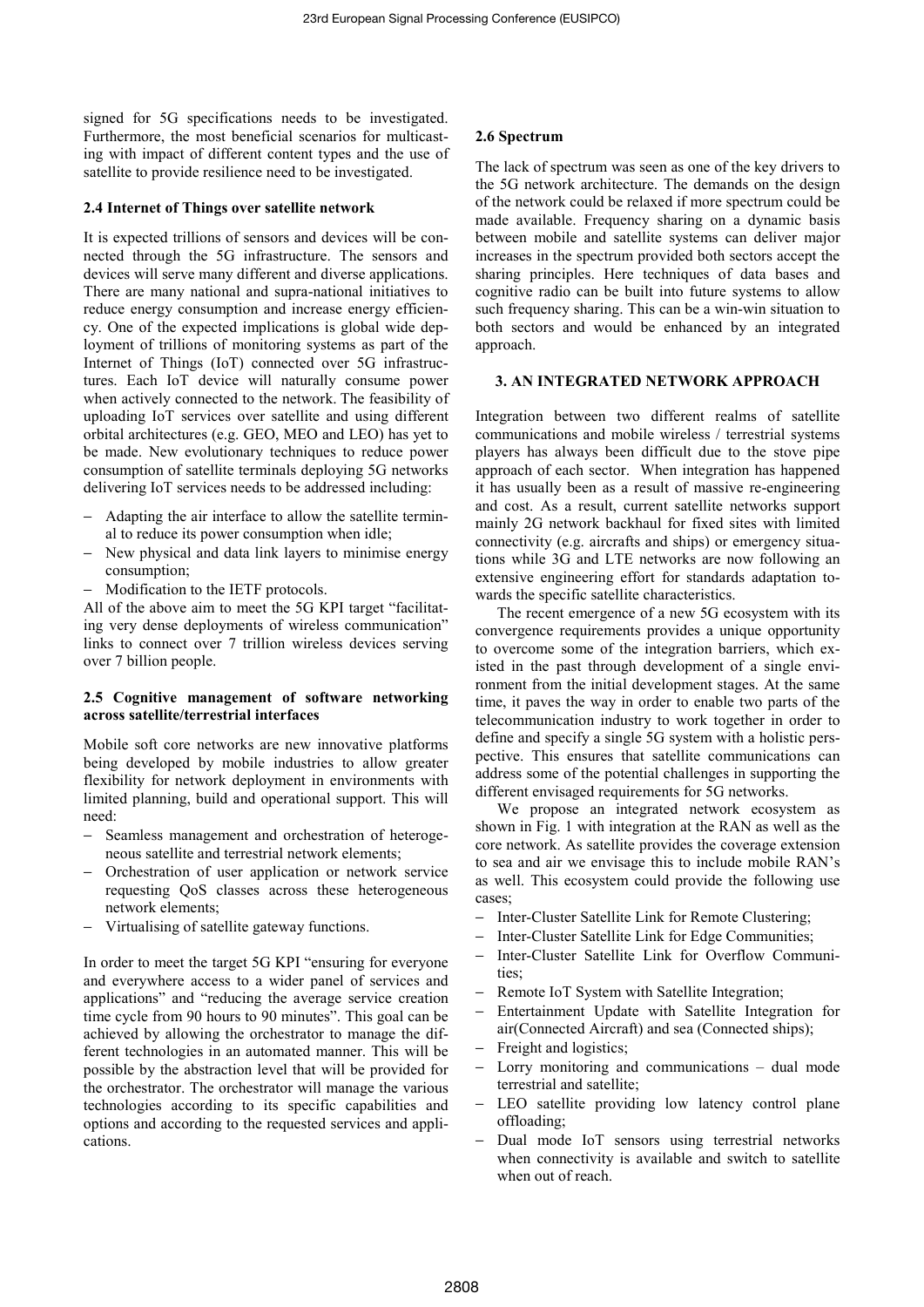

**Fig. 1.** Integrated network ecosystem

The 5G network architecture is currently being researched and will evolve over the next two years. Cloud RAN is considered by most as an on-going evolution for 5G (splitout of the Radio Interface Equipment at the base site and group processing in a centralised fashion of the base band signal) and brings capacity and coverage gains to the radio interface. This technique may be operated for a cluster of local cells on a small scale and/or a very large scale across a city deployment. Other operators still want a more distributed approach where the transmission to support large bandwidth CPRI (C-RAN) backhaul is less available and techniques for more traditional base station deployment evolution are also being evaluated. In the core network, Cloud computing is also being developed where a traditional LTE core network is being split into its constituent parts and devolved to be closer to the RAN, typically operating as small clusters and offering flatter and closer to the user service. Research is progressing to reduce signalling and operate more predictive approaches to signalling coordination based on SDN and NFV principles. A major change in the way that we use mobile networks has also accelerated the idea of bringing Content Centric Networking techniques to Mobile Networks and a lot of work is now in process to make ICN much more a central and built in feature of 5G.

The core is evolving to operate more meta-data and profiling in its mobile network operation to improve signalling and overall data latency. Typical examples are much more extensive User Profiles that are selectively exposed to support a variety of applications under selective levels of security. In evolving ideas of 5G mobile networks, the Core network is devolving towards the RAN, content and signalling optimisations are evolving and the radio system is becoming a more efficient system rather than pure radio interface. The common 5G term of "One size does not fit all" is also apparent for a network seeking to satisfy Interactive usage services, User Content services, MTC and broadcast. So, 5G is highly likely to comprise a small base set of common features with packages of standardised additional features to be applied for various combinations of targeted use, making the environment ideal for the integration of various other communication technologies, such as satellite networks.

# **4. INTEGRATED SIGNALLING AND ENERGY SAVINGS**

The 5G environment includes a large number of very small, dense cells for delivering high rate communication services close to the user. The challenge with this architecture is the exponential increase in the amount of signalling capacity needed and the consequence of limited capacity for user data services. In addition to this, the base station signalling contributes to the overall system energy usage and hampers energy reduction. In order to meet the 5G KPI target "for energy reduction", it is proposed to split the control (C) plane and the data (U) plane. In this architecture the base stations will deliver data on the U plane using terrestrial link when present and to route the C plane via an overlay macrocell backhauled over a satellite link [5]. Consequently, this gives the network operator more flexibility, since the small/data cells can be activated on demand to deliver user-specific data only when and where needed. Thus, the energy consumption is improved, since the split architecture also leads to longer data cell sleep periods, due to their on demand activation [6]. In the rural context however, the focus will be to identify C plane traffic that can be managed locally and only utilize the satellite link when required.

## **4.1. Evaluating integrated signalling and energy savings**

Advanced satellite payloads and enhanced on board processing can enable the satellite to cache specific user information, e.g. user ID parameters, thus reducing the required physical resources transmitted for user authentication. This results in an increase in the physical resources available for data transmission from the U plane. In the terrestrial split C/U plane architecture, one of the C-plane signalling channels that are used to support data transmission is the Physical Hybrid ARQ Indicator Channel (PHICH), which is responsible for providing ARQ acknowledgements. However, in the integrated architecture, it is possible to loosen the acknowledgment restrictions and reduce the resources reserved for the PHICH, since reliability can be further guaranteed by the upper layer protocols [5]. By doing so, the amount of resource elements available for data transmission is increased. A comparison of the number of resource element used for Uplane signalling in Long Term Evolution (LTE), LTE-Advanced and the integrated architecture, where the U plane and C plane are decoupled, is shown in Fig. 2. As it can be seen, significant reduction in overhead is achieved with the integrated architecture since the U-plane's frame structure can be optimized to suit the local environment. This leads to an increase in capacity as shown in Table 1, where low earth orbiting (LEO) satellites provides C plane functionality. Furthermore, Table 1 also shows that using LEO satellites for C-plane functionality results in significant reduction in power consumption as a result of its